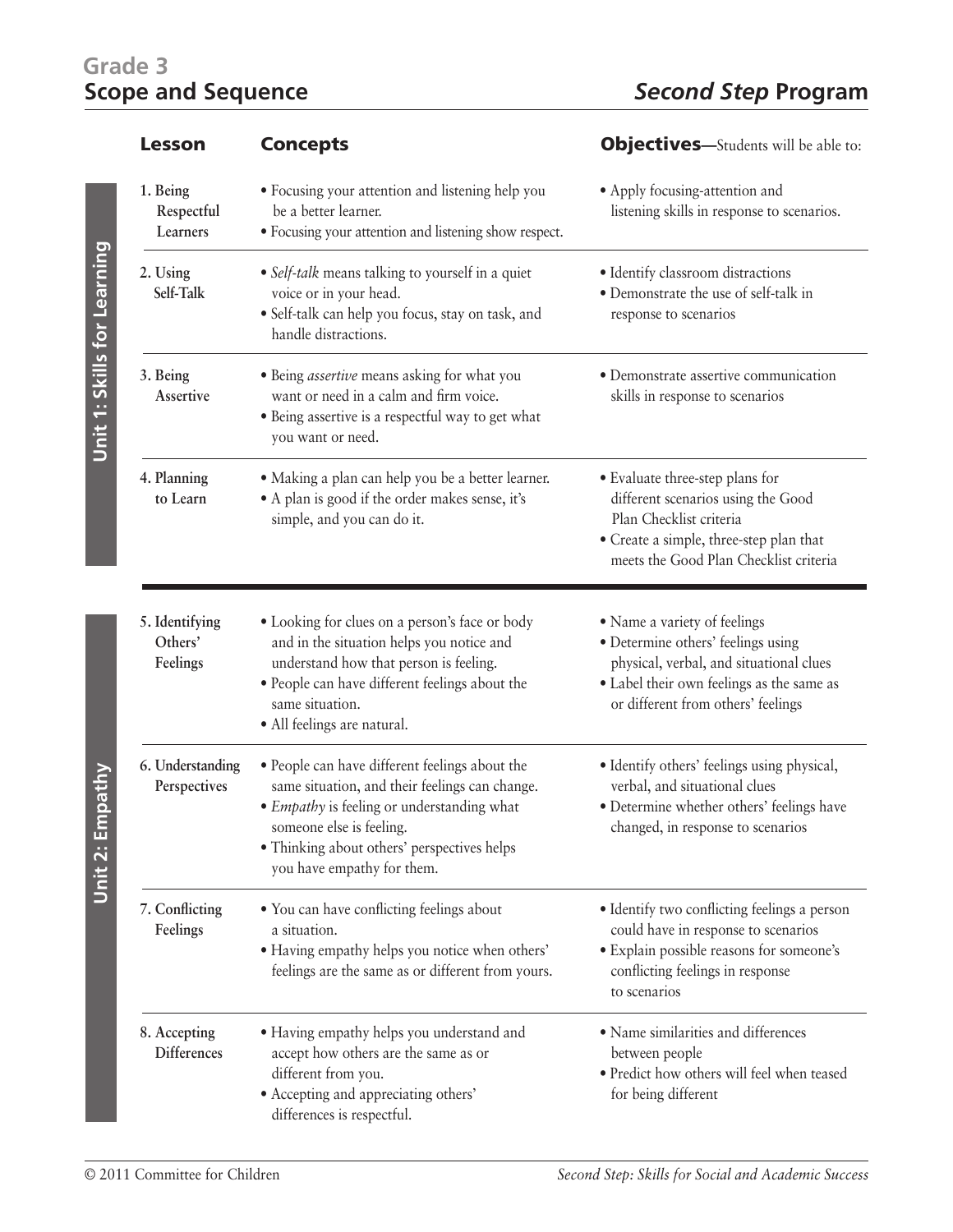## **Grade 3**

| <b>Lesson</b>                            | <b>Concepts</b>                                                                                                                                                                                                                                                 | <b>Objectives</b> —Students will be able to:                                                                                                                                                                                                      |
|------------------------------------------|-----------------------------------------------------------------------------------------------------------------------------------------------------------------------------------------------------------------------------------------------------------------|---------------------------------------------------------------------------------------------------------------------------------------------------------------------------------------------------------------------------------------------------|
| 9. Showing<br>Compassion                 | • Focusing attention on and listening to others can help<br>you have empathy and show compassion.<br>. You can say kind words or do helpful things to<br>show your compassion.                                                                                  | · Demonstrate focusing-attention and<br>listening skills in response to scenarios<br>· Identify ways to show compassion for<br>others in response to scenarios<br>• Express appreciation for another<br>person's concern in response to scenarios |
| 10. Making<br>Friends                    | • Focusing attention and listening to others help<br>you make conversation.<br>· Making conversation helps you make friends<br>and get along better with others.                                                                                                | · Demonstrate focusing-attention and<br>listening skills in the context of a game<br>· Initiate, continue, and end a<br>conversation in a friendly way in the<br>context of a game                                                                |
| 11. Introducing<br>Emotion<br>Management | • When you feel strong feelings, it's hard to<br>think clearly.<br>· Focusing attention on your body gives you<br>clues about how you're feeling.<br>• Thinking about your feelings helps the<br>thinking part of your brain get back in control.               | • Identify physical clues that can help<br>them label their own feelings                                                                                                                                                                          |
| 12. Managing<br><b>Test</b><br>Anxiety   | · Using a stop signal and naming your feeling<br>are the first two Calming-Down Steps.                                                                                                                                                                          | • Identify the first two Calming-<br>Down Steps<br>· Demonstrate using the first two Calming-<br>Down Steps in response to scenarios                                                                                                              |
| 13. Handling<br>Accusations              | • You can use belly breathing to calm down.<br>· Calming down helps you handle<br>accusations calmly and thoughtfully.<br>· It's important to take responsibility when<br>you've made a mistake.                                                                | · Demonstrate correct belly-<br>breathing technique<br>· Use belly breathing to calm down in<br>response to scenarios<br>• Demonstrate steps for handling<br>accusations in response to scenarios                                                 |
| 14. Managing<br>Disappoint-<br>ment      | • Negative self-talk can make strong feelings<br>even stronger.<br>• You can calm down by using positive self-talk.<br>• Setting a new goal and making a plan to achieve<br>it are positive ways to handle disappointment.                                      | · Generate positive self-talk they can use<br>to calm down in response to scenarios<br>· Make a simple three-step plan to achieve<br>a goal in response to scenarios                                                                              |
| 15. Managing<br>Anger                    | • Everyone feels angry sometimes, but hurting<br>other people's feelings or bodies is not okay.<br>• It's important to calm down angry feelings so<br>you don't do something hurtful.<br>• Being assertive is a respectful way to get what<br>you want or need. | • Use counting to calm down in response<br>to scenarios<br>· Use assertive communication skills to<br>get what they want or need in response<br>to scenarios                                                                                      |